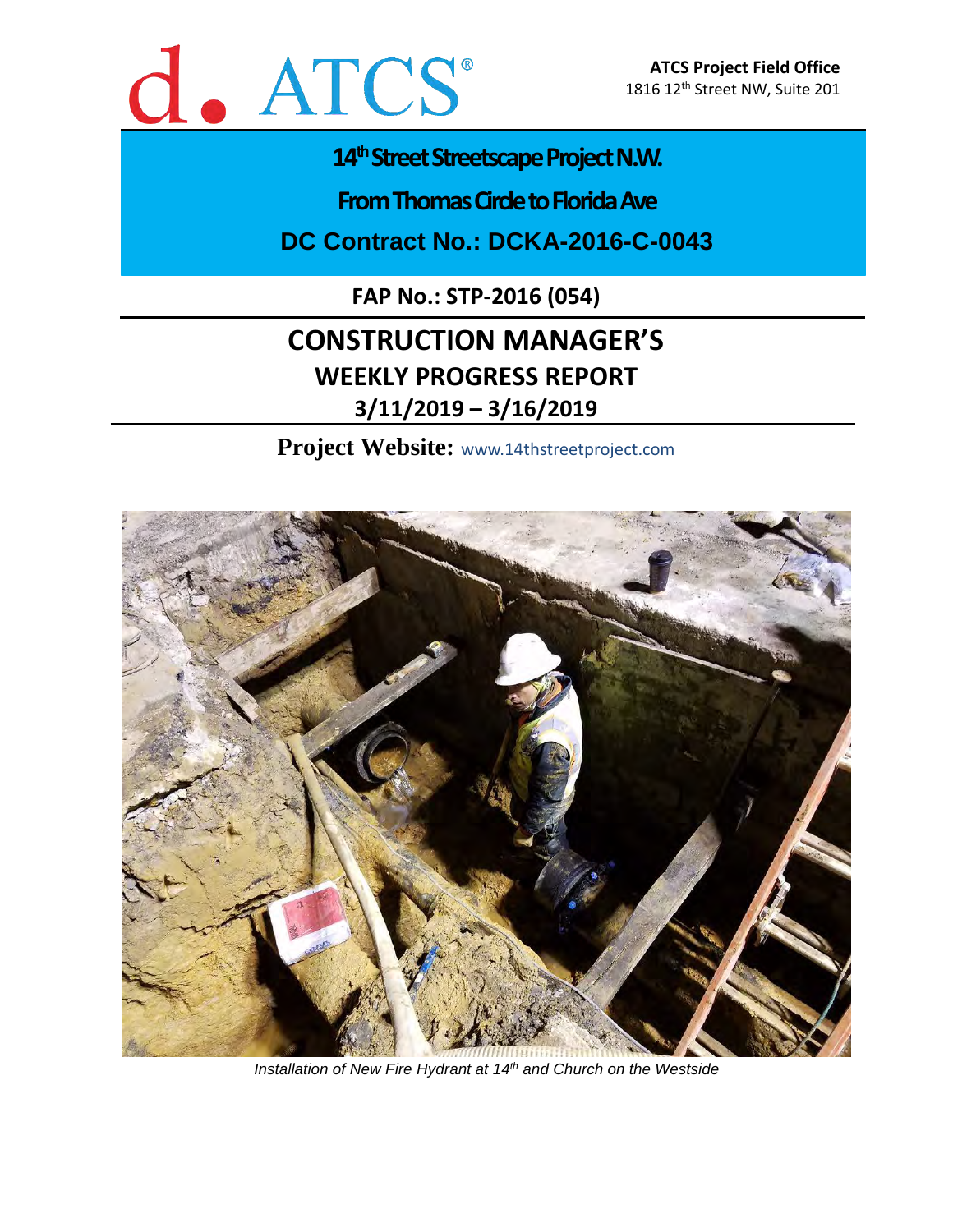

**WEEK ENDING 3/16/2019**

PAGE 2 of 7

#### **1. EXECUTIVE SUMMARY**

#### **Project Description:**

The scope of the construction work includes the followings:

- The removal and disposal of existing roadway pavement, curb and gutter and sidewalks, milling of existing asphalt pavement to the extents shown on plans.
- The resurfacing of existing asphalt pavement using 2" Superpave AC surface on 14<sup>th</sup> Street between Thomas Circle and Florida Ave as shown in the plans.
- The replacement of all curbs and gutters with Granite Curbs, 12" Brick Gutter, Concrete Sidewalk, Wheelchair/Bicycle Ramps, and Cobble Stone LID Paver, Bioretention Planters as shown on the plans or as directed.
- The removal and transportation to storage yard of Existing Traffic Signals and Light Poles as shown on plans. Traffic signal relocation and equipment upgrading of Traffic Signals at all intersections of 14<sup>th</sup> Street within the project limit as shown on plans.
- Streetscaping throughout the 14<sup>th</sup> Street corridor as shown in the plans.
- The installation of traffic signing and permanent pavement markings.
- Upgrading of street lighting throughout the 14<sup>th</sup> Street corridor as shown in the plans.
- Construction and upgrading of single catch basin, double catch basin, and triple catch basin.
- Construction / Upgrading of new Watermains, Fire Hydrants
- Full Reconstruction of R Street.
- Installation of new Bus Islands and bus pads as shown on the plans and as directed.
- The installation and use of erosion and sediment control measures as required.
- Mobilization and demobilization, performance of field layout, provision and maintenance of engineer's field facilities, progress photographs, and the proper maintenance of vehicular and pedestrian traffic during construction, including provision of all required construction warning and detour signs and traffic control devices.

#### **Work by Others**

The PEPCO manhole replacement or vault adjustments activities will be done by others approved by PEPCO. The ATCS CM team will coordinate all these activities with the Contractor and PEPCO.

#### **2. STATUS OF CONSTRUCTION / PROGRESS SUMMARY**

#### **Progress Summary:**

- 1. Omni onsite excavating and installing electrical conduits and manholes
- 2. Omni is excavating and installing Traffic Signal and Street Light Foundations
- 3. Omni excavating and installing Catch Basins and Sewer Manholes
- 4. Omni excavating and install new water main and Fire Hydrants for DC Water
- 5. Den installing PCC Sidewalk, Granite Curb, Brick Gutter, ADA Ramps
- 6. FMCC excavated and replaced PCC Pavement
- 7. FMCC Electrical Installing Traffic Signal Poles, Transformer Bases, Traffic Control Cabinets, and Pendent Poles
- 8. FMCC onsite providing MOT for Subcontractors

#### **CM Community Outreach Activities**

- 1. Connected with retailers and property owners in project corridor to provide updates and address any questions or concerns.
- 2. Project Website is up and running. Responded to email questions that came through Project Website.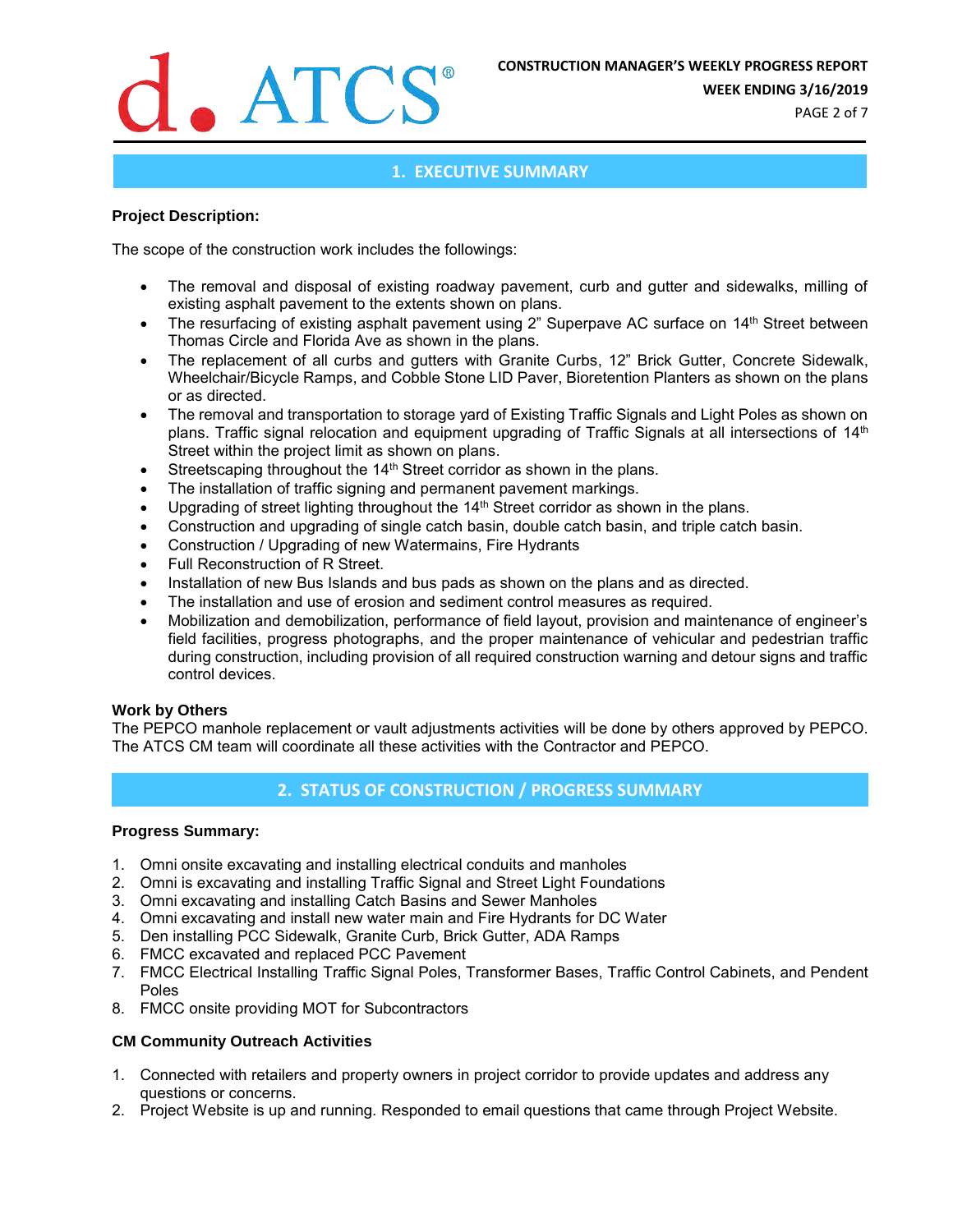

PAGE 3 of 7

#### **3. ISSUES / ACTION ITEMS**

- Ongoing Issues / Items: Pepco working on conflicts (approx. 12) and to give CM a report on time frame for design and corrections.
- Bus Shelter Removal DDOT working on cost / budget
- Action Items:
- New Issues / Items: None

#### **4. MEETINGS / PROJECT COORDINATION**

Progress Meeting are schedule at the Field Office every Tuesday at 10:30am

#### **5. DAILY WORK PERFORMED**

#### **Monday 3/11/2019**

- 1. FMCC continue with the PCC Pavement Repair between V Street and W Street
- 2. DEN replacing the PCC Sidewalk at the NE corner of Corcoran Street
- 3. DEN Installed two (2) ADA Ramp at the NE corner of Corcoran Street
- 4. Omni excavated and installed MH58 at 14<sup>th</sup> and S Street
- 5. Omni excavated and installed 2" and 4" PVC Conduit between MH55 to MH58
- 6. FMCC was onsite providing MOT for these operations

#### **Tuesday 3/12/2019**

- 1. Omni excavated and installed the fire hydrant at the SW Corner of Church
- 2. DEN continued with PCC Sidewalk between P Street and Church Street
- 3. FMCC continued the PCC Pavement repair between V Street and W Street
- 4. FMCC was onsite providing MOT for these operations

#### **Wednesday 3/13/2019**

- 1. FMCC continued the PCC Pavement repair between V Street and W Street
- 2. Omni excavated and installed 2"and 4" PVC between MH58 to L72, C47 to MH55, MH56 to MH58, and MH58 to C47
- 3. DEN excavated and replaced the PCC Sidewalk between Riggs and S Street on the Eastside
- 4. FMCC was onsite providing MOT for these operations

#### **Thursday 3/14/2019**

- 1. FMCC continued with PCC Pavement repairs between V Street and W Street
- 2. Omni placed Backfill, Aggregate Base, and PCC Base between MH55 to MH58, MH56 to MH58
- 3. DEN installed new Granite Curb and Brick Gutter between Riggs and S Street
- 4. Omni removed the Old Fire Hydrant at 14<sup>th</sup> and Church Street
- 5. FMCC was onsite providing MOT for these operations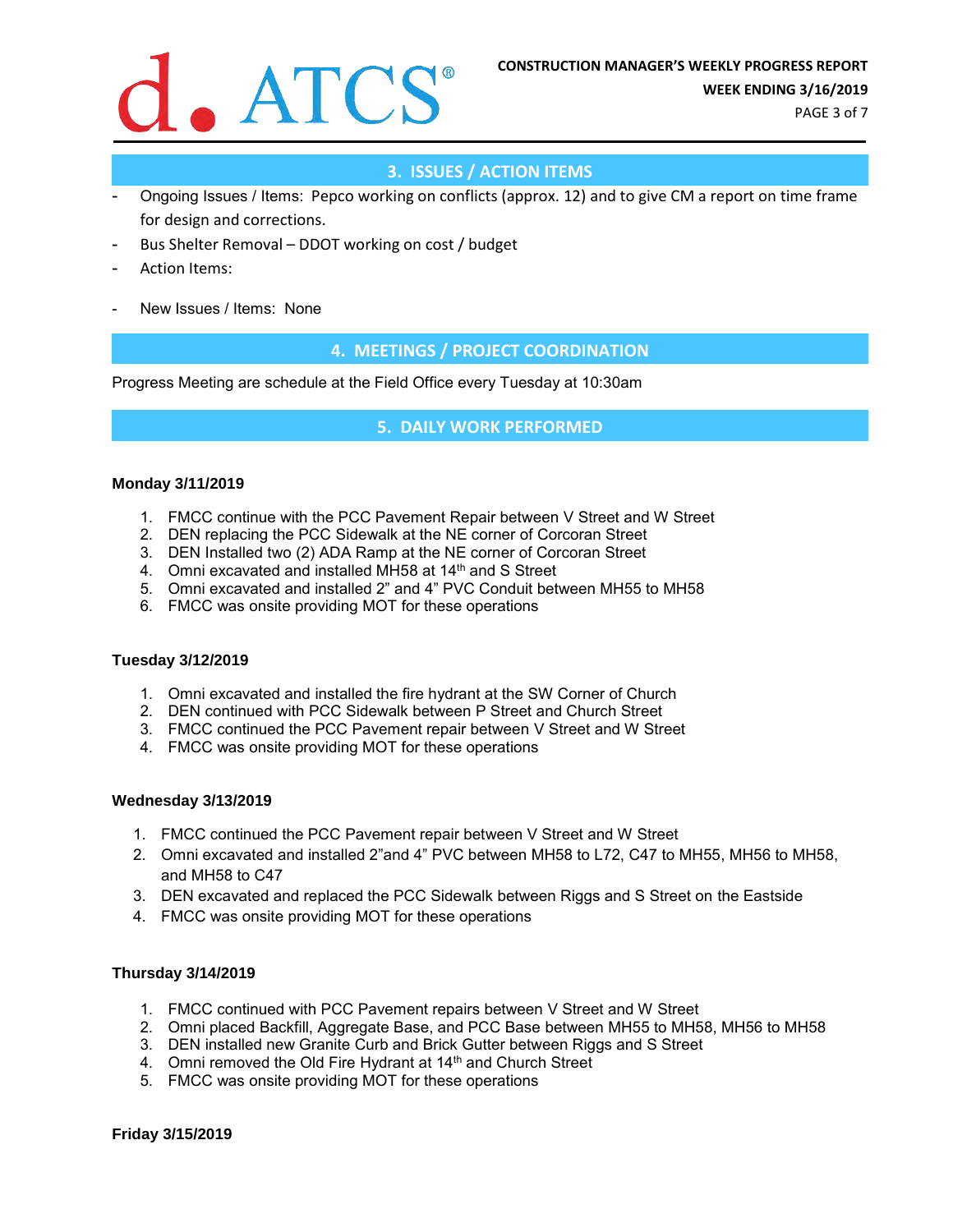

PAGE 4 of 7

- 1. FMCC continued with PCC Pavement Repairs between Florida Ave and W Street
- 2. DEN excavated and began the installation of the Bump out at  $14<sup>th</sup>$  and Church Street
- 3. Omni Backfilled and placed PCC Base where the Old Fire Hydrant was removed at 14th and Church **Street**
- 4. Omni placed Backfill, Aggregate Base, and PCC Base between MH56 to MH58, MH55 to MH58
- 5. FMCC was onsite providing MOT for these operations

#### **Saturday 3/16/2019**

1. FMCC did not request to work today

#### **6. INSPECTION & MATERIAL TESTS PERFORMED**

- QA/QC was onsite preforming compaction testing of backfill and aggregate base material
- 3/14/16 32CY of Class C Concrete: Slump 6", Air 5.2%, Concrete Temp. 68 F, Four (4) Cylinders

#### **7. RFI's / SUBMITTALS**

- Requests For Information:
	- o We have received 21 RFIs; 17 RFIs have been answered.
- Submittals:
- o We have received 75 Submittals; 73 Submittals have been Approved

#### **8. CHANGE ORDERS/TASK ORDERS**

 $\circ$  CM Task Order Modification submitted to DDOT for time extension was approved

**9. DBE or CBE PARTICIPATION SUMMARIES**

- ATCS CBE / DBE Activity:
	- o Hayat Brown LLC.: Provided Office Engineering and Inspection support for this project.
- Fort Myer Construction Corp. DBE Activity:
	- o Omni Excavators Inc.
		- o Den United LLC.

**10. ACCIDENTS / INCIDENTS**

**11. PHOTOS OF WORK PERFORMED THIS PERIOD**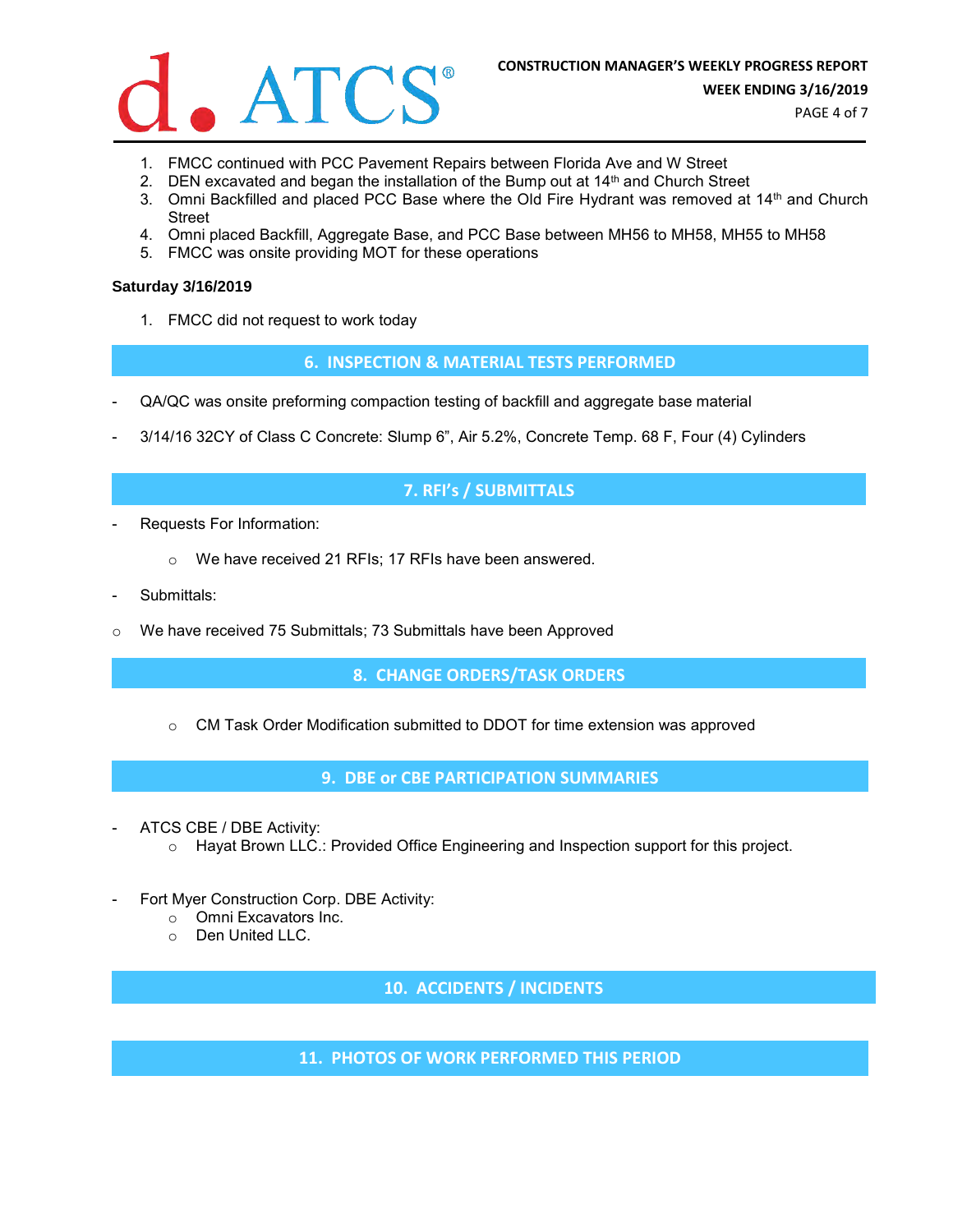## **CONSTRUCTION MANAGER'S WEEKLY PROGRESS REPORT**<br>WEEK ENDING 3/16/2019

**WEEK ENDING 3/16/2019**

PAGE 5 of 7



*Placement of GAB prior to PCC Sidewalk replacement*



*Installation of Granite Cobble Stone between P and Q Street*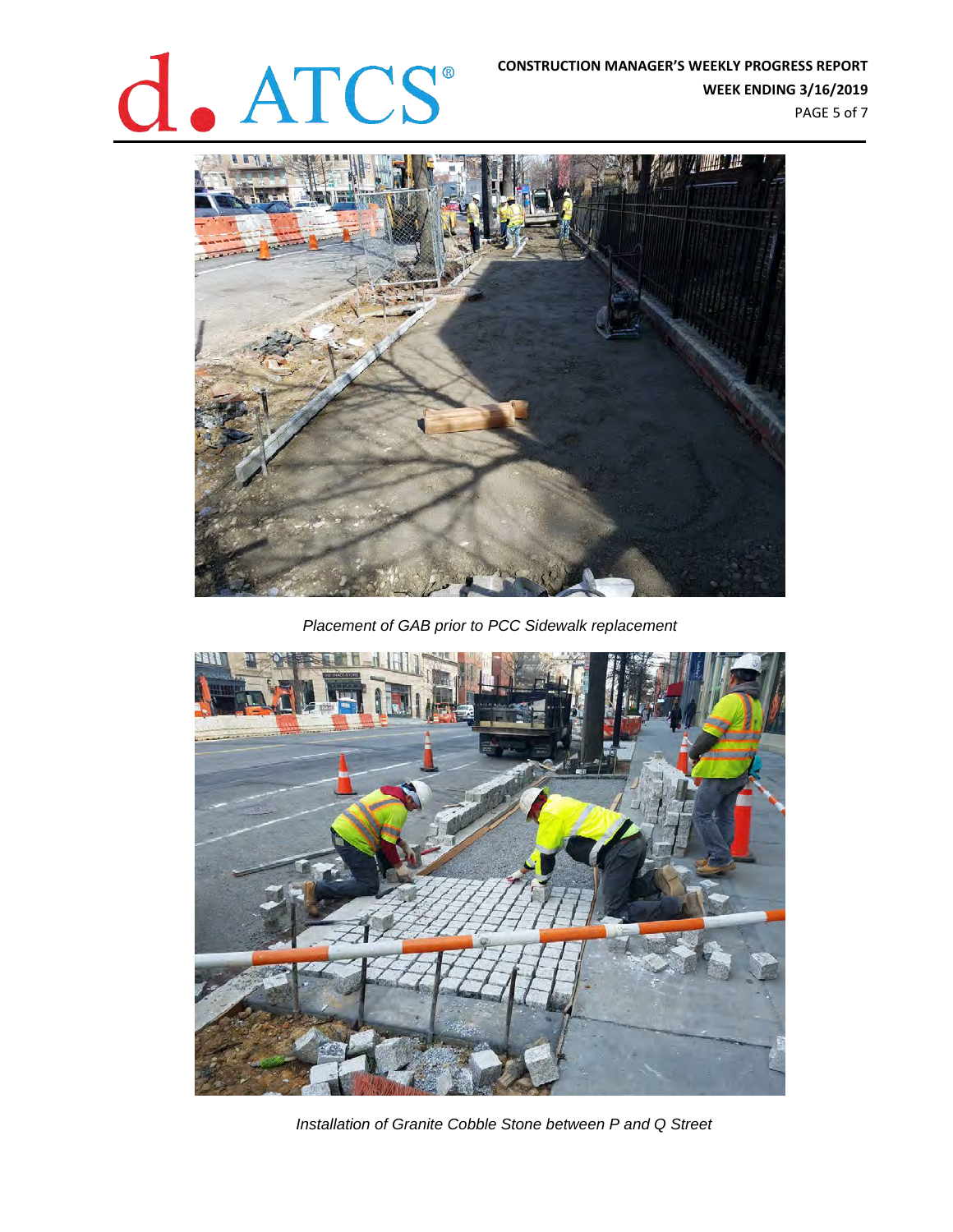# **CONSTRUCTION MANAGER'S WEEKLY PROGRESS REPORT WEEK ENDING 3/16/2019**<br>PAGE 6 of 7

**WEEK ENDING 3/16/2019** PAGE 6 of 7



*New PCC Sidewalk between Riggs and S Street Eastside*



*Installation Structural Soil in Tree Box area*